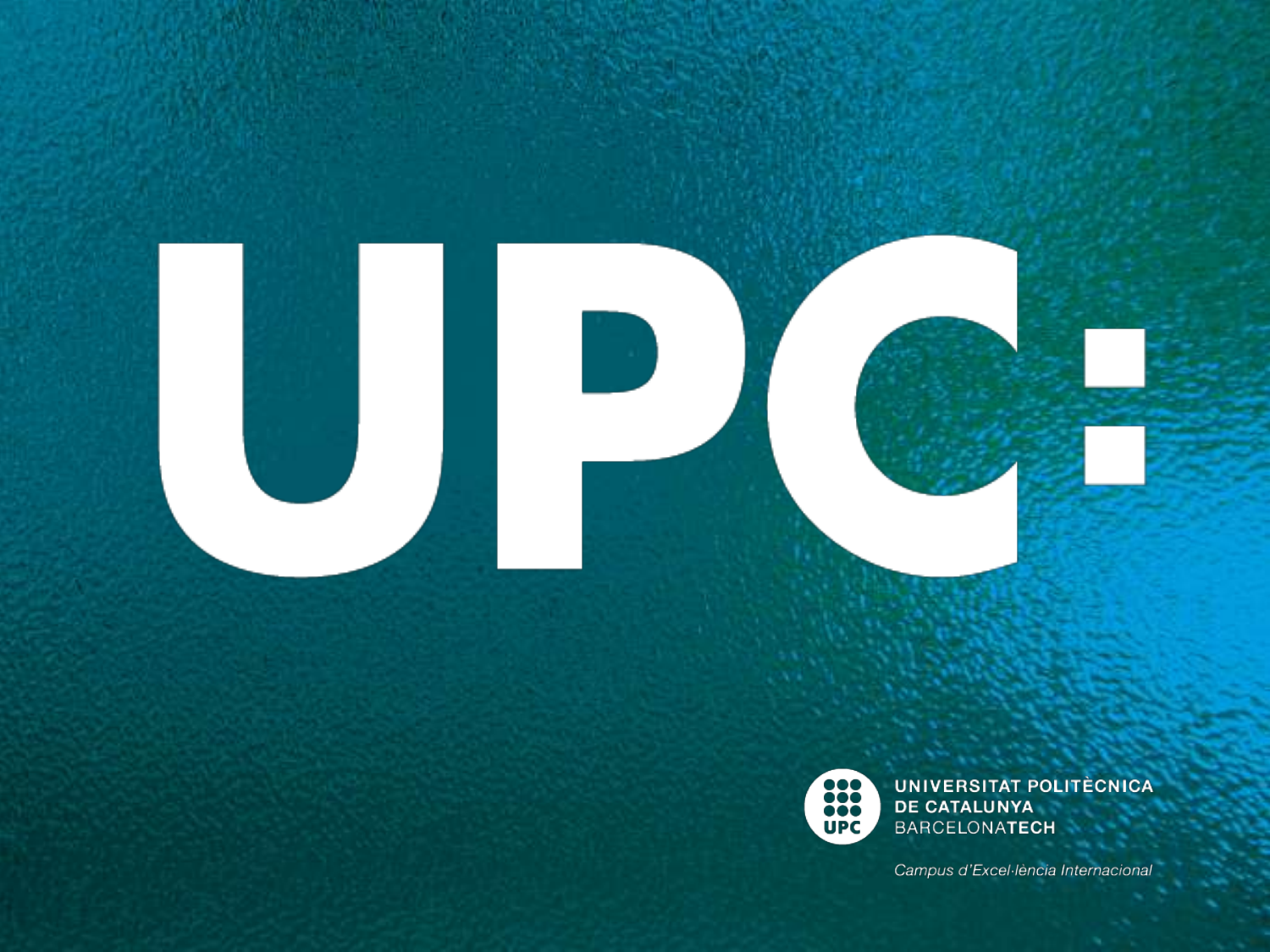

#### UPC Barcelona Tech



Leading Technology at the south of Europe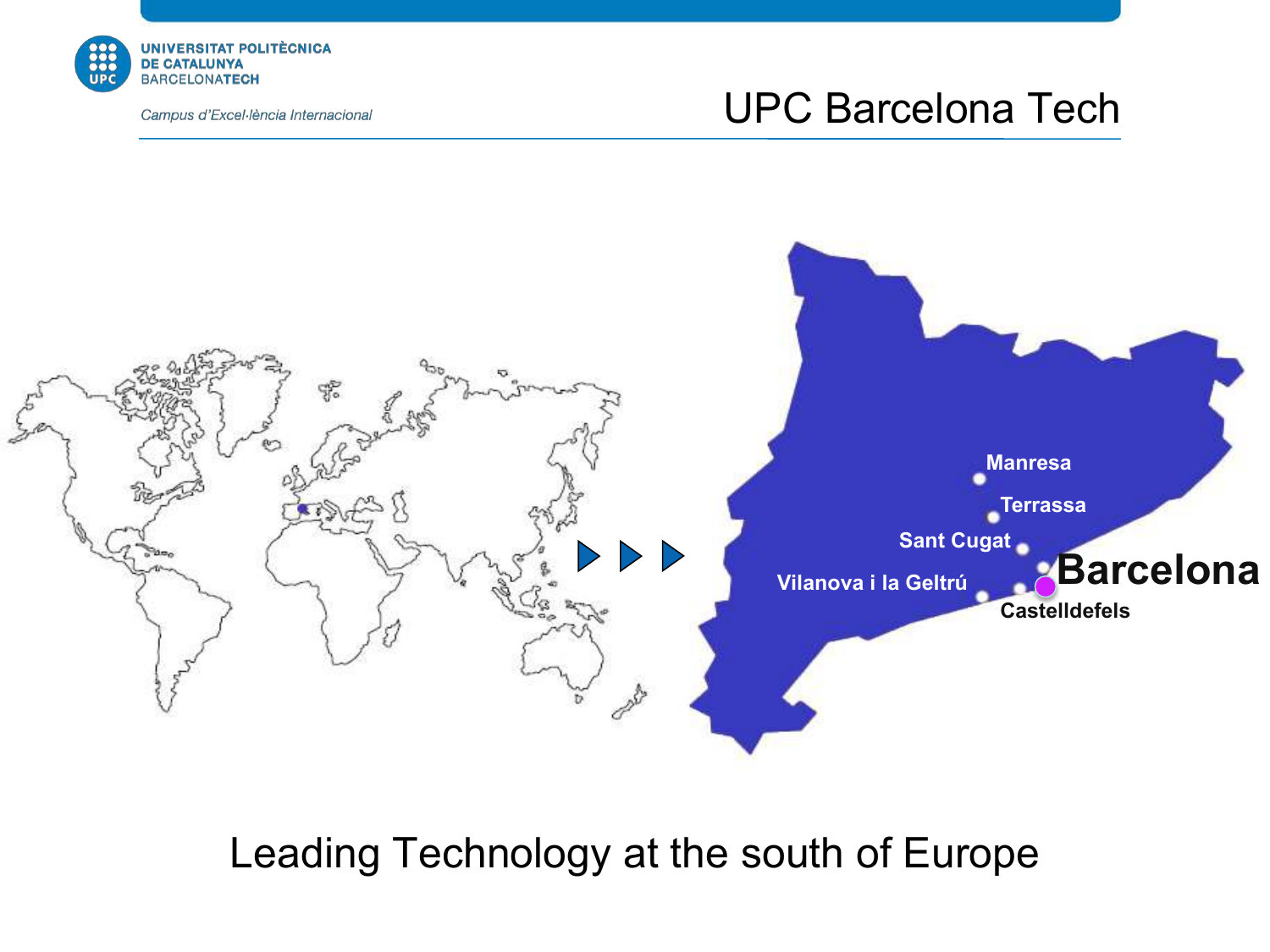

#### Education, Research, Innovation, Internationalization 教育、科研、创新和国际化

Campus d'Excel·lència Internacional

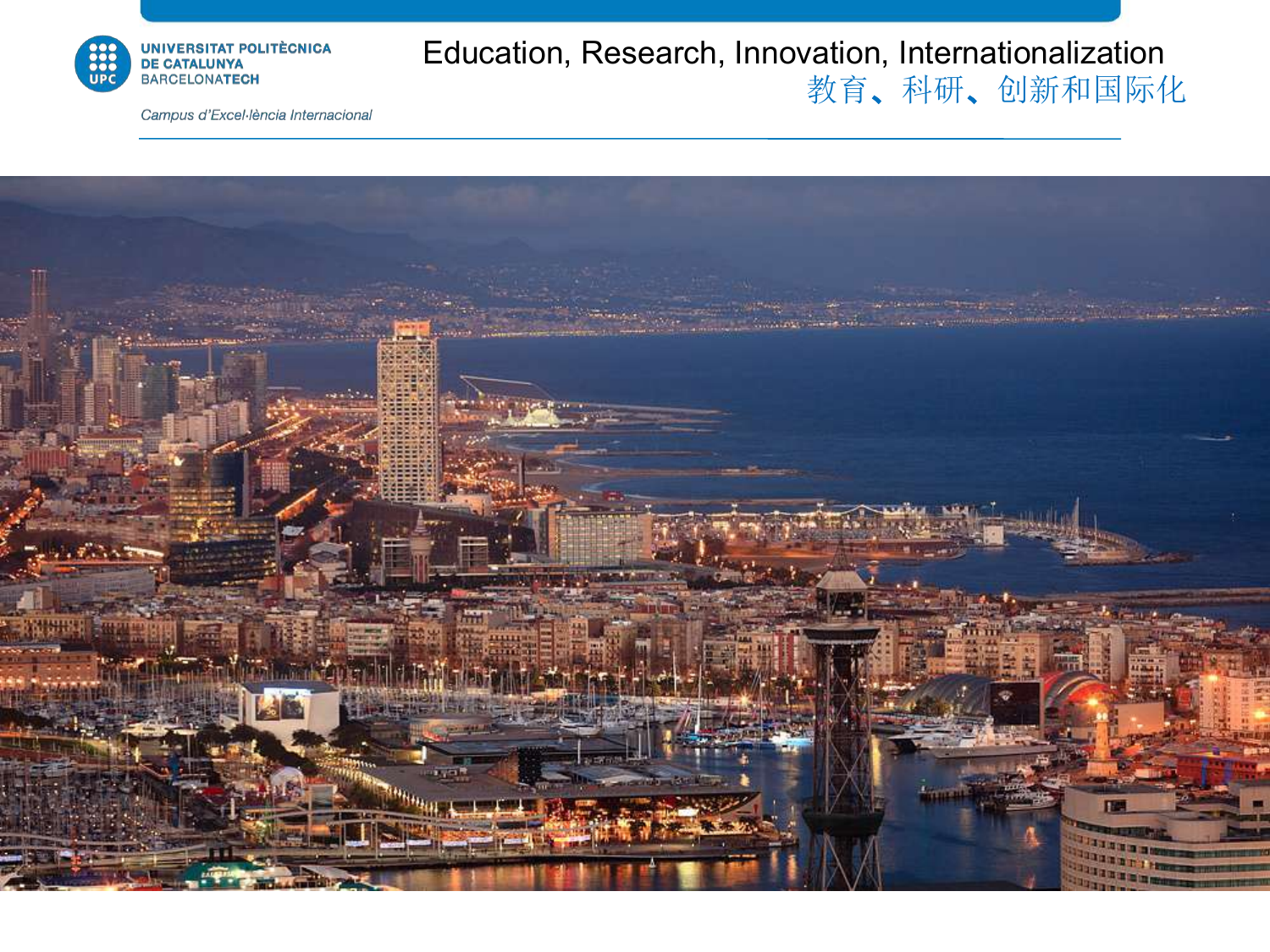



#### 海外UPC





EDUCATION: mobility, double degrees, strategic alliances

RESEARCH AND INNOVATION PROJECTS

DEVELOPMENT COOPERATION

教育:人员流动、双学位、战略联盟 科研与创新项目

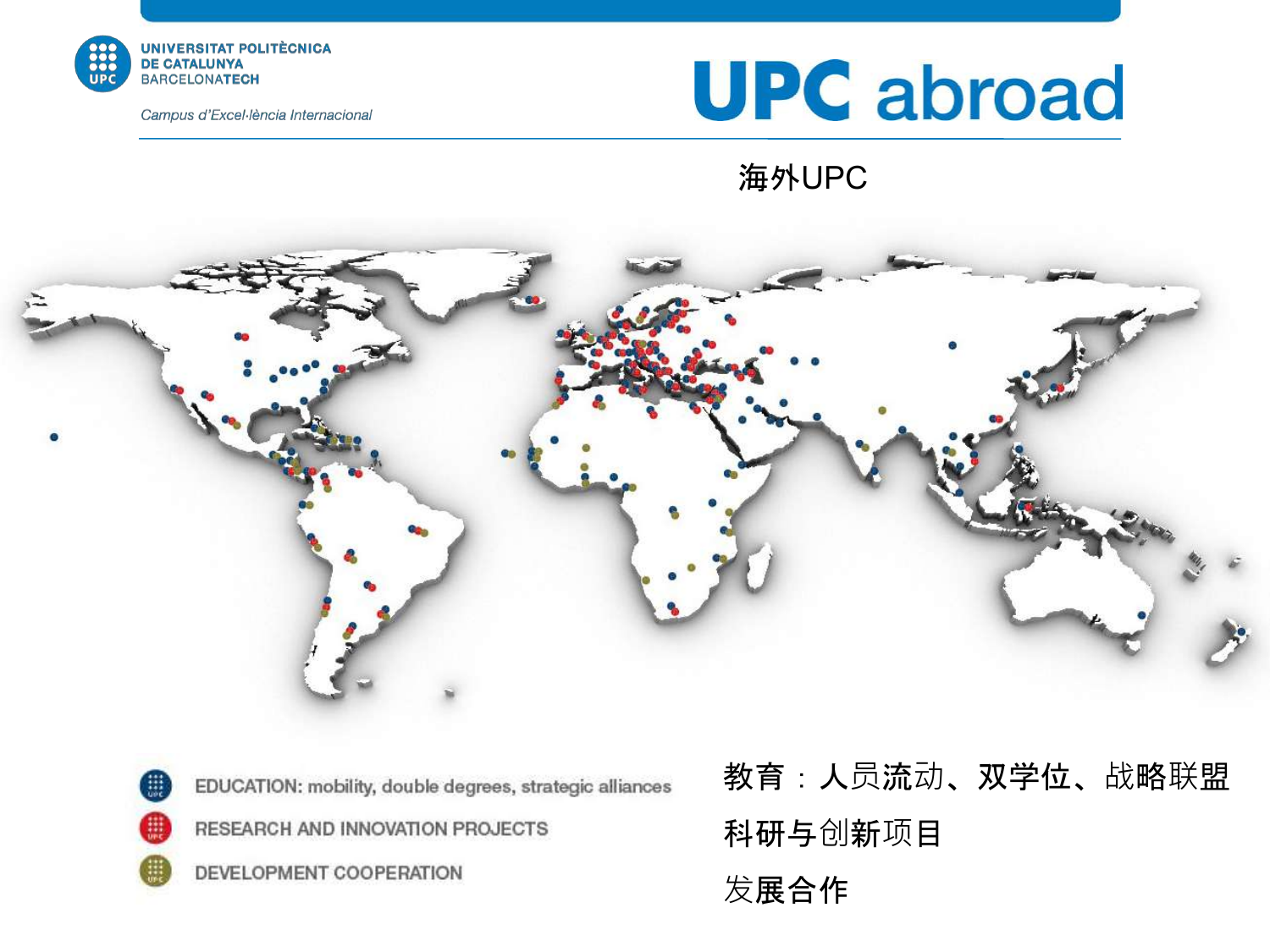



- Aerospace Engineering 航天航空
- Agricultural Engineering 农业工程
- Applied Sciences: Mathematics, Statistics,
- Physics, Optics and Photonics
- 应用科学:数学、统计学、物理、光学和光子学
- § Architecture and Urban Planning 建筑学、城市规划和建筑工程
- Civil, Environmental and Geological Engineering 土木工程、环境和地质工程
- Computer Science 信息学
- Industrial Engineering: Energy, Biomedical,
- Chemical, Electrical, Materials and Mechanical  $I\!\!\perp\!\!\!\perp\!\!\!\perp\!\!\!\perp\!\!\!\perp\!\!\!\perp\!\!\!\perp\!\!\!\perp\!\!\!\perp\!\!\!\perp\!\!\!\perp\!\!\!\perp\!\!\!\perp\!\!\!\perp\!\!\!\perp\!\!\!\perp\!\!\!\perp\!\!\!\perp\!\!\!\perp\!\!\!\perp\!\!\!\perp\!\!\!\perp\!\!\!\perp\!\!\!\perp\!\!\!\perp\!\!\!\perp\!\!\!\perp\!\!\!\perp\!\!\!\per$
- 工程:能源、工业设计、生物、化学、电气和机械

• Naval, Maritime and Nautical Engineering 海洋与航海工程

**• Telecommunications and Electronic Systems** Engineering 电信和电子系统工程

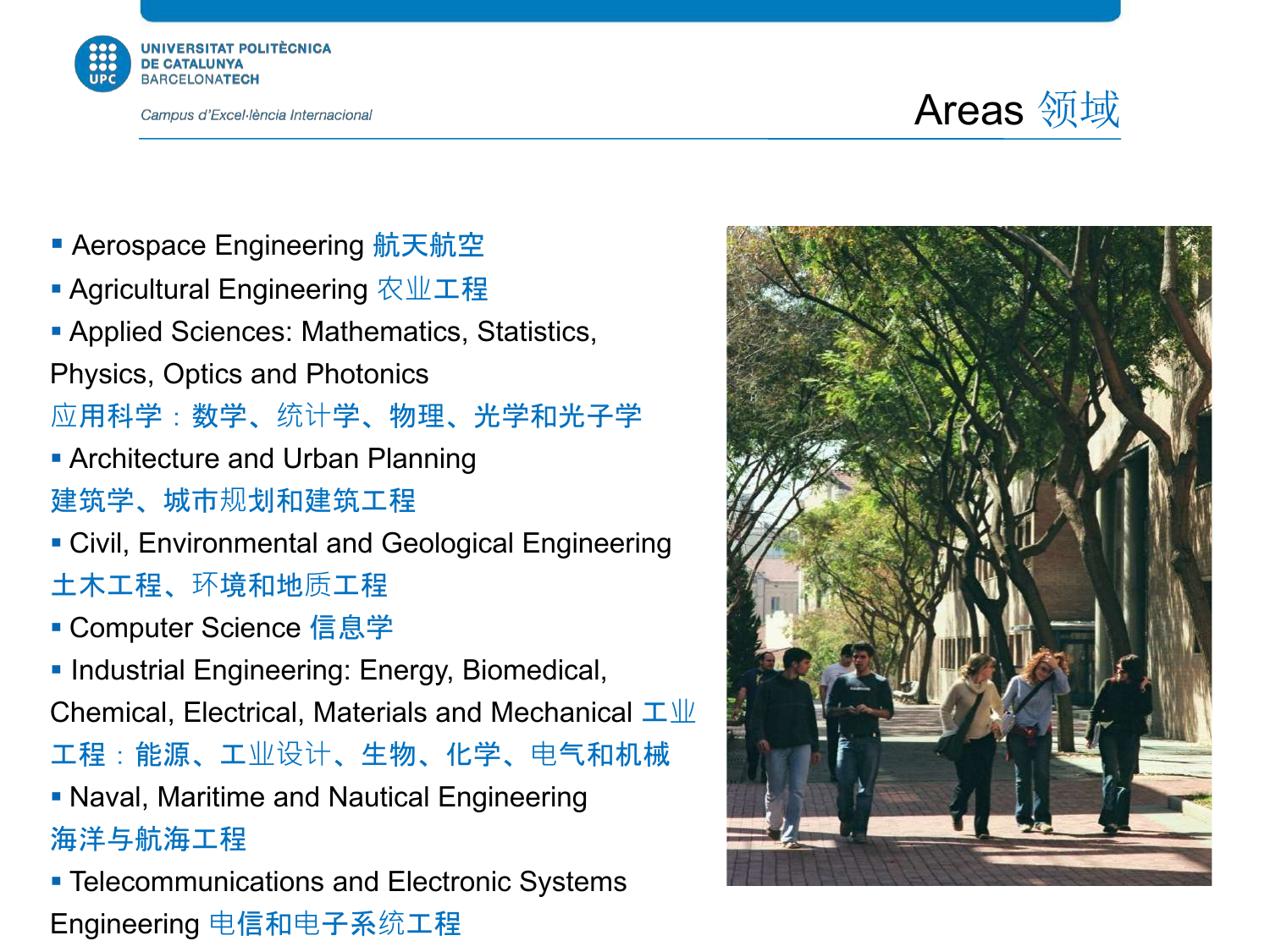

### Internationalization国际化



BARCELONA**TECH** is the **Spanish university** with the highest number of international **university students enrolled in PhD and Master studies.** BARCELONATECH是拥有国际生源博士与硕士项目的西

班牙大学。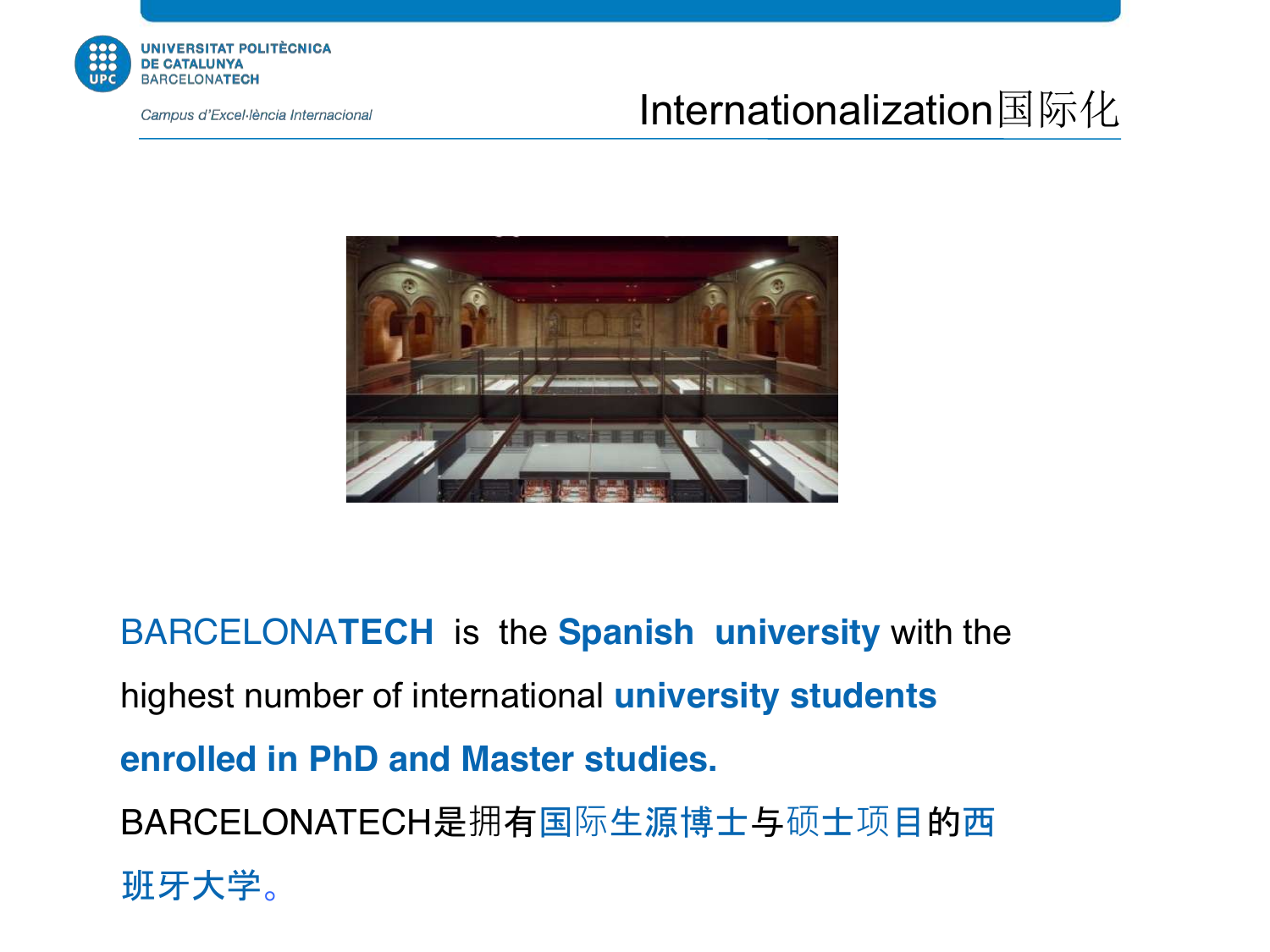

Internationalization国际化

### **UPC -** BARCELONA**TECH academic and research networks** 研究和学术网络

- § AUIP
- § CASB
- CESAER
- § CINDA
- CLUSTER
- $\blacksquare$  EUA
- § GUNI
- § MAGALHAES
- § RMEI
- § TIME
- § REDEMPRENDIA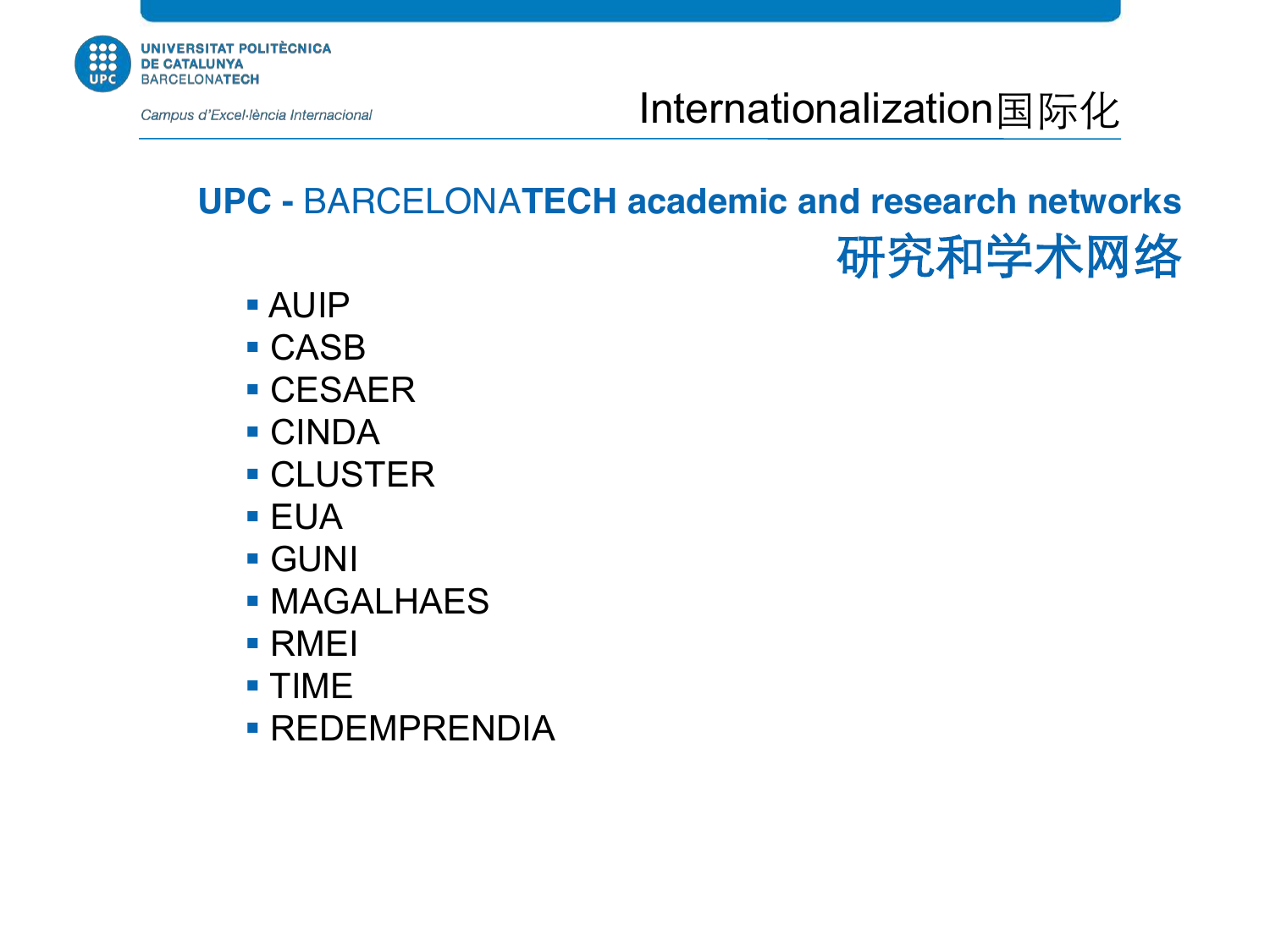

### Internationalization KIC Innoenergy

Formal partners:主要合作伙伴 **ESADE Gas Natural FENOSA Institut de Recerca de l'Energia de Catalunya-IREC Instituto Superior de Lisboa Universitat Politècnica de Catalunya**

Associate partners:合作伙伴 **Ciemat Energías de Portugal Iberdrola Tecnalia Research and Innovation**





Intelligent, Energy-efficient Buildings and Cities **CC BENELUX** 



Sustainable Nuclear & Renewable Energy Convergence CC ALPS VALLEYS





**Clean Coal Technologies CC POLAND PLUS** 



European Smart Electric Grid & Electric Storage ...<u>i</u>. **CC SWEDEN** 



**Energy from Chemical Fuels CC GERMANY**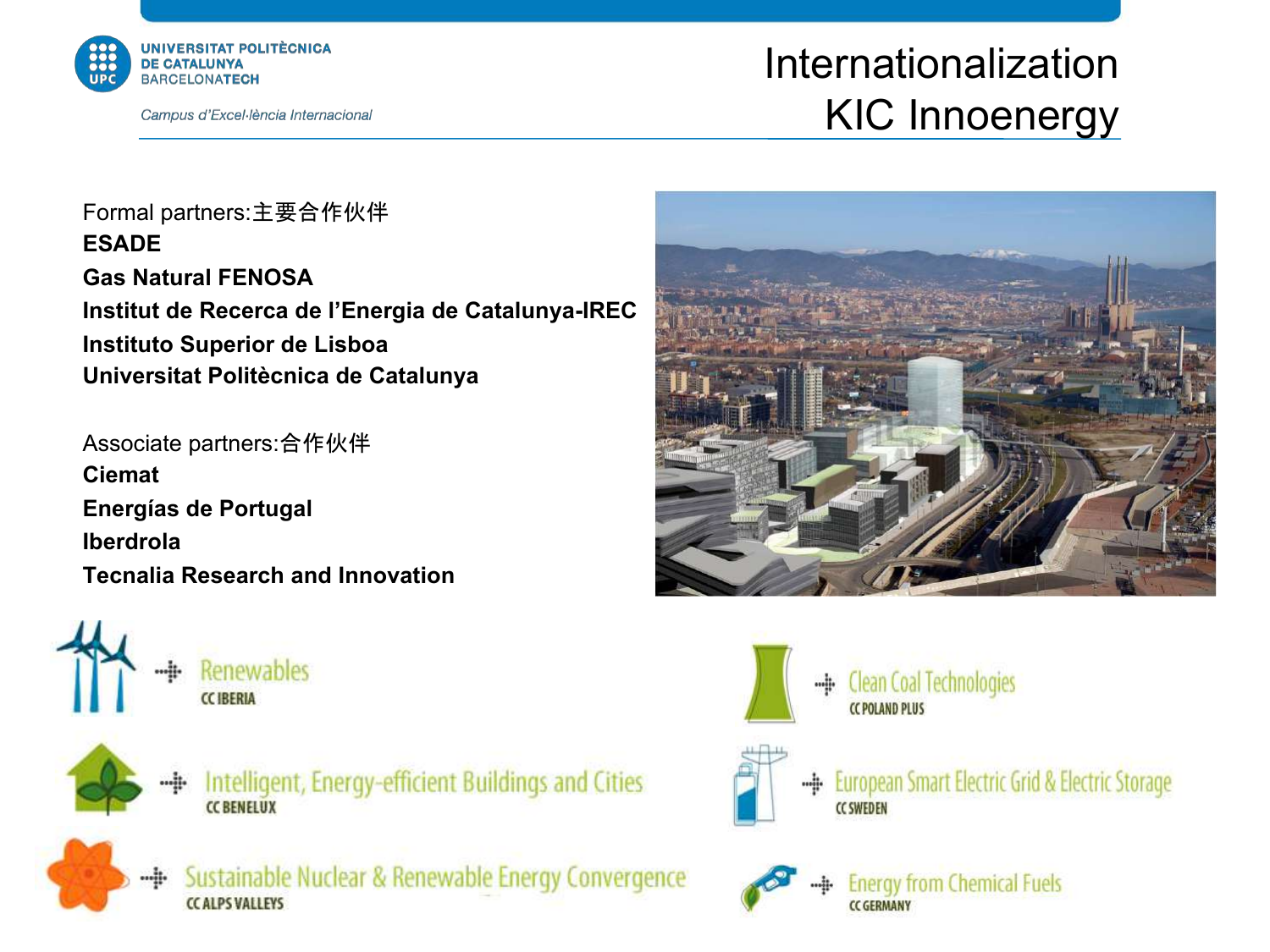

### **Shangai Ranking (ARWU)**世界大学学术排名 (**ARWU**)

§ *Among the top 500 universities in the world, the top 150 in the field of Engineering, Technology and Computer Sciences and the top 200 in Mathematics.*

> 位列全球大学500强,工程、科技和信息领域进入全球 150强,数学进入全球200强

# **Ranking Times Higher Education**

泰晤士高等教育排名

- Amongst the hundred best universities under the age of 50.
- 位列全球建校50年以下大学100强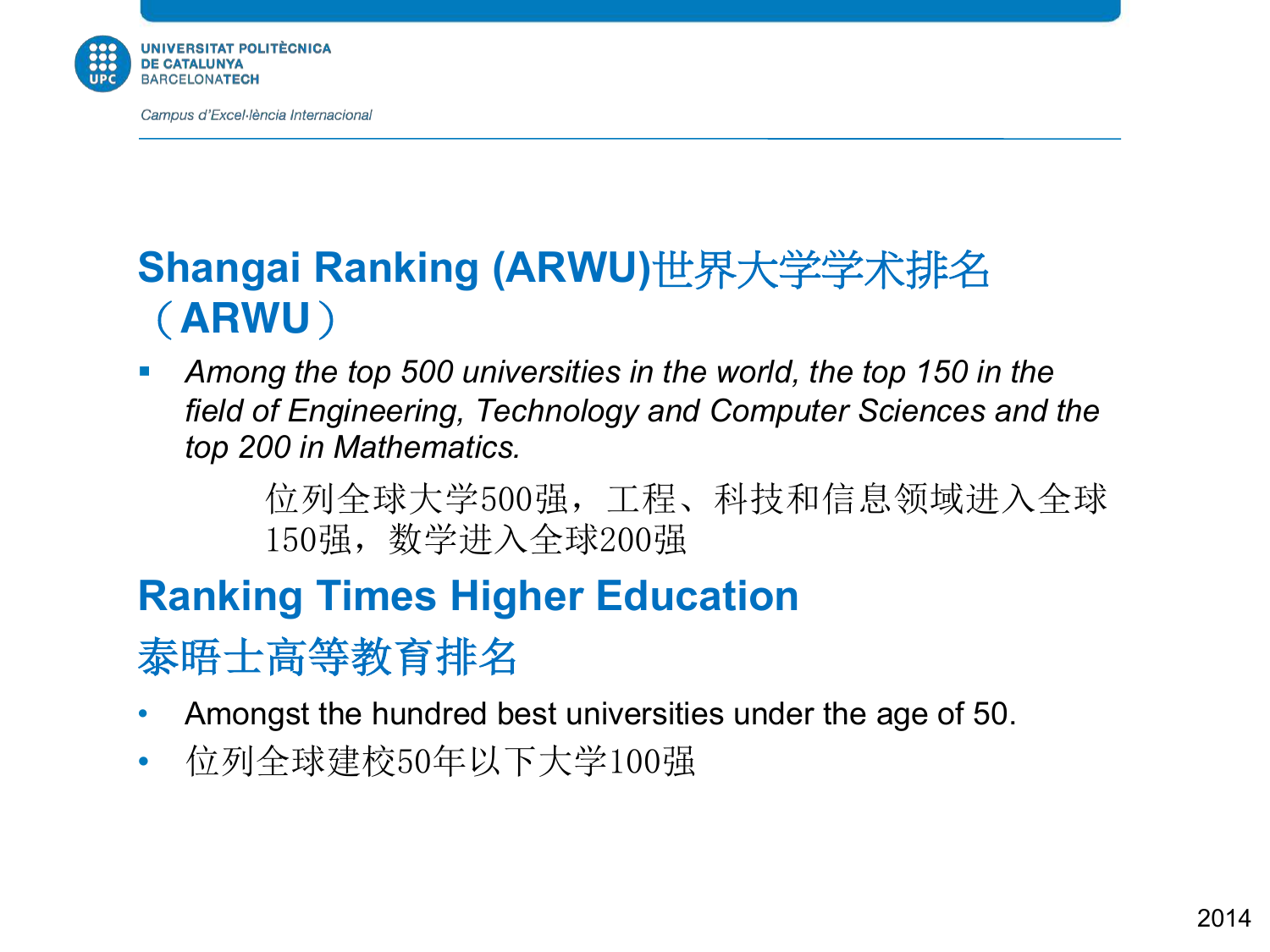

# **Quacquarelli Symonds World University (QS)**

世界大学排名

**UPC is the 1st Spanish university** in Engineering and Technology and amongst the 100 best universities in the fields of Civil Engineering, Electrical and Electronic Engineering and Computer Sciences.

西班牙排名第一,其中土木工程、结构工程、电子电气工程及信息专业跻身 全球100强。

### **Ranking of Spanish Universities (I-UGR)**

# 西班牙大学排名 (**I-UGR**)

**UPC is the top Spanish university** in the fields of Engineering and Mathematics and in disciplines Automatic Control and Robotics, Civil Engineering, Electrical and Electronic Engineering, Telecommunications and Architecture.

在工程、数学、建筑、自动化、机器人、土木工程、电子电气工程、及电信专业均位 列西班牙大学首位。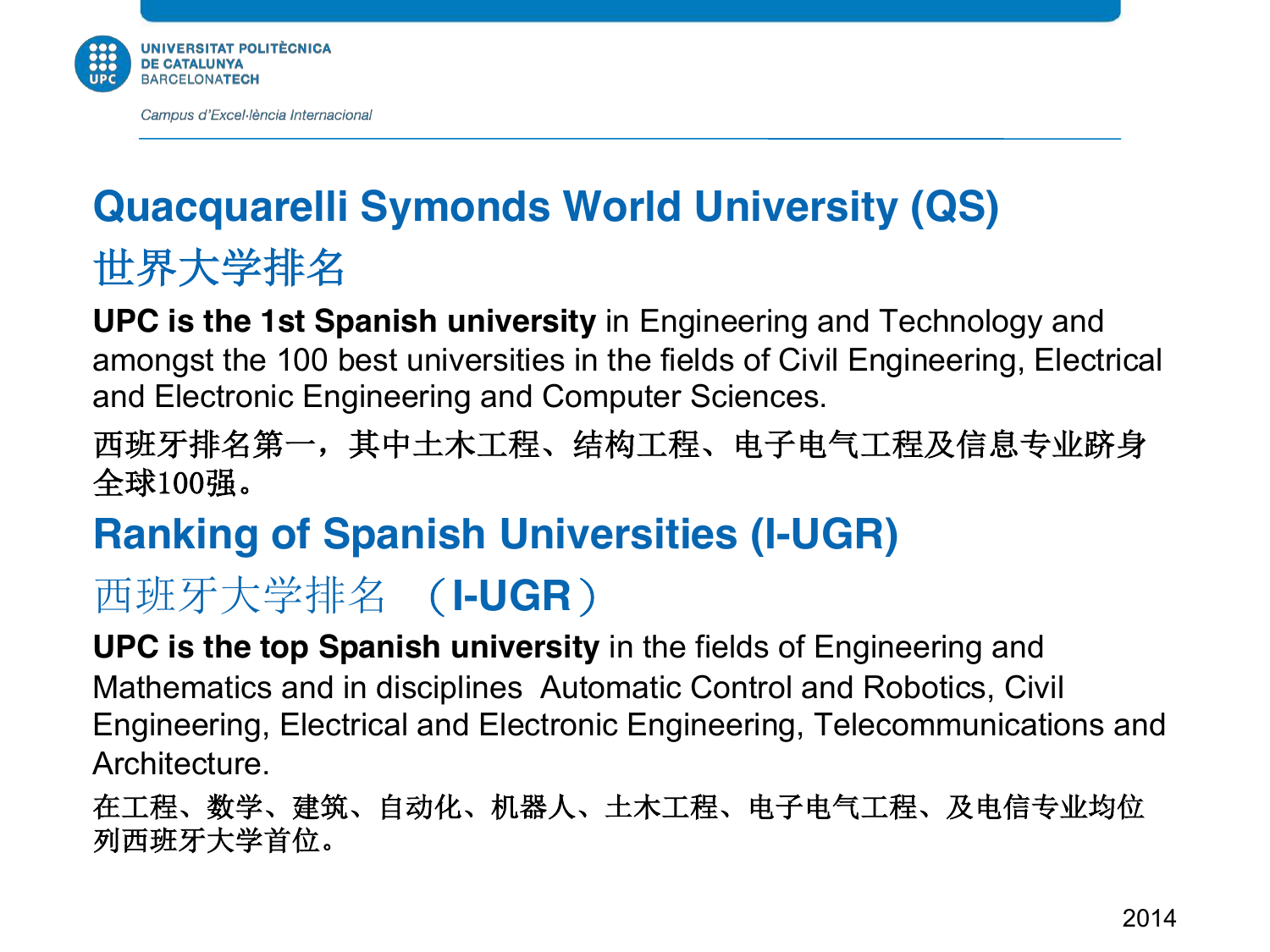

#### **QUALITY @ UPC**

#### **INSTITUTION**



**In charge of periodically measuring diverse indicators**

**In charge of analyze the diverse indicators**

**Propose corrections in regard to the strategic lines of the Institution**

#### **SCHOOL**



**In charge of submitting a "ex-ante" report for each program to the Quality Agency.**

**In charge of periodically measuring diverse indicators**

**After 5 years submitted to the accreditaion process**

**Propose corrections in regard to the strategic lines of the Institution**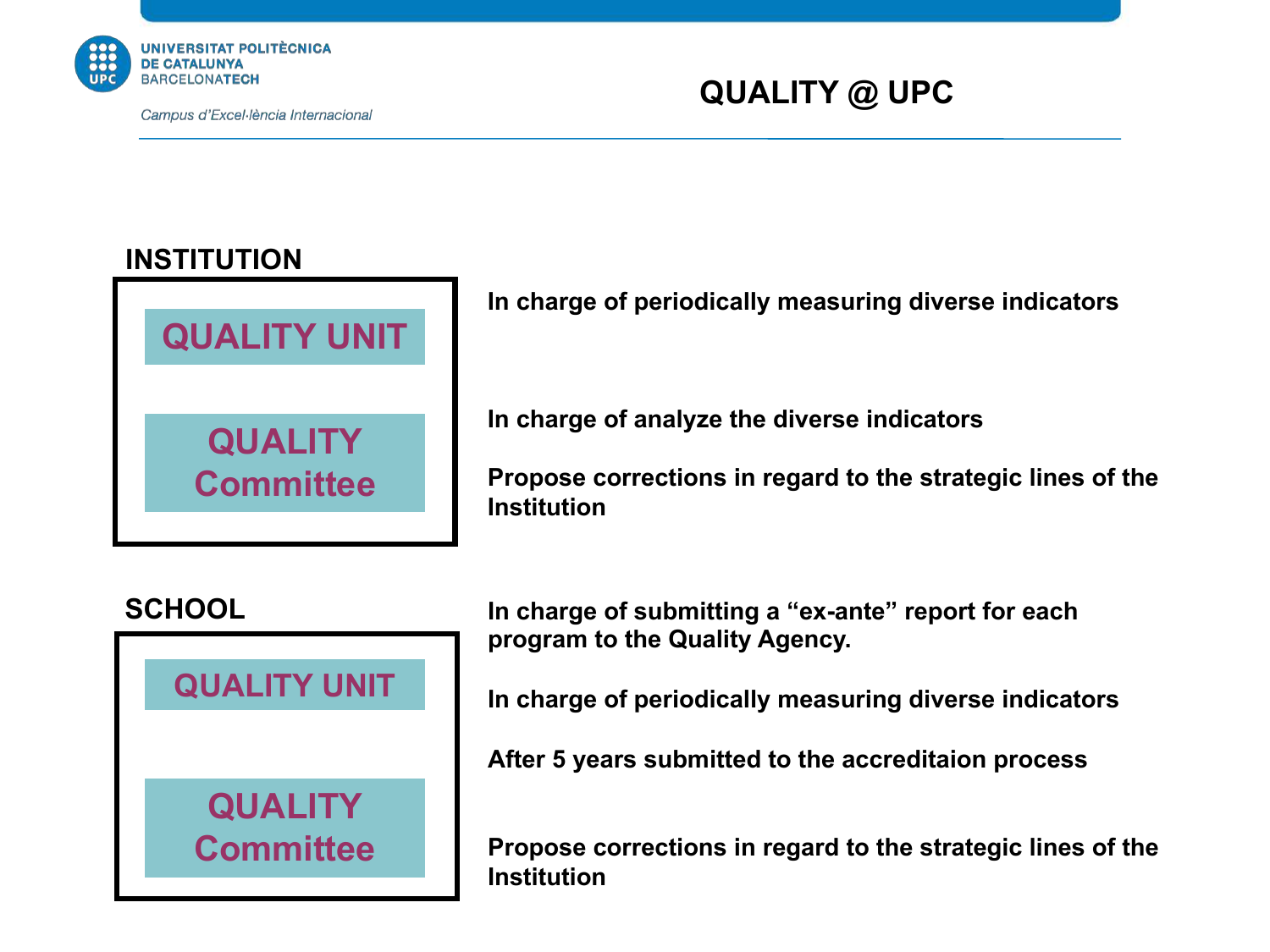

…

The UPC has been long time involved in Institutional quality assurance

2000 The UPC was subjected to the European Foundation for Quality Management's EFQM Excellence Model

2004 Subjected to the ENQHEEI (European Network for Quality of Higher Engineering Education for Industry) system

2005 Subjected to the EUA model

Personally involved in diverse EU programs on quality assurance including:

QUEST for Eng. programs QUESTE specifically designed for social responsability EQUASP

Member of the advisory committee of AQU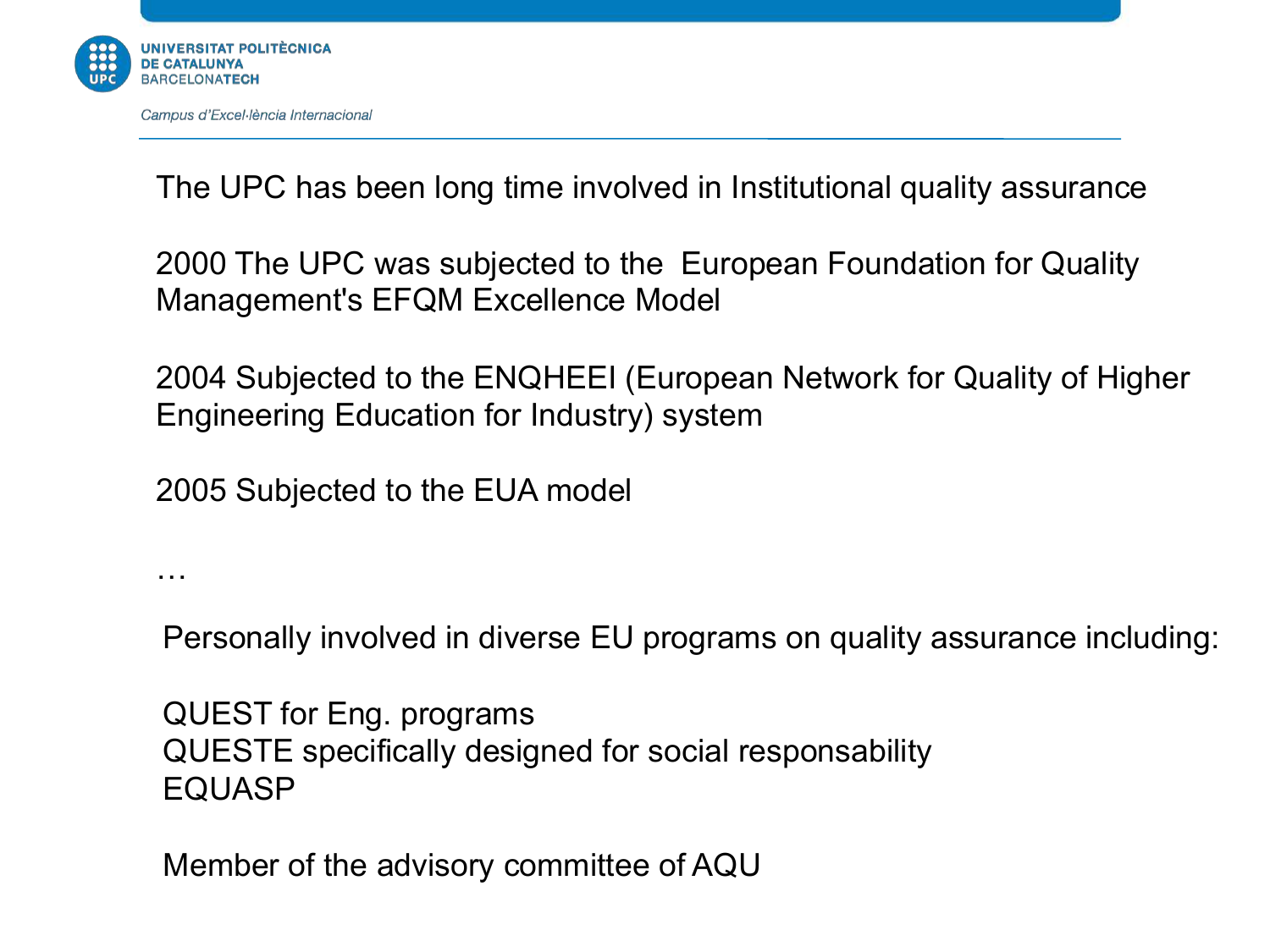

#### Global Technology Leading Innovation



Barcelona, among the 10 best student cities in the world!\*

巴塞罗那,全世界学生最喜欢留学的十大城市之一

*\* According to QS Best Student Cities 2014 Ranking*